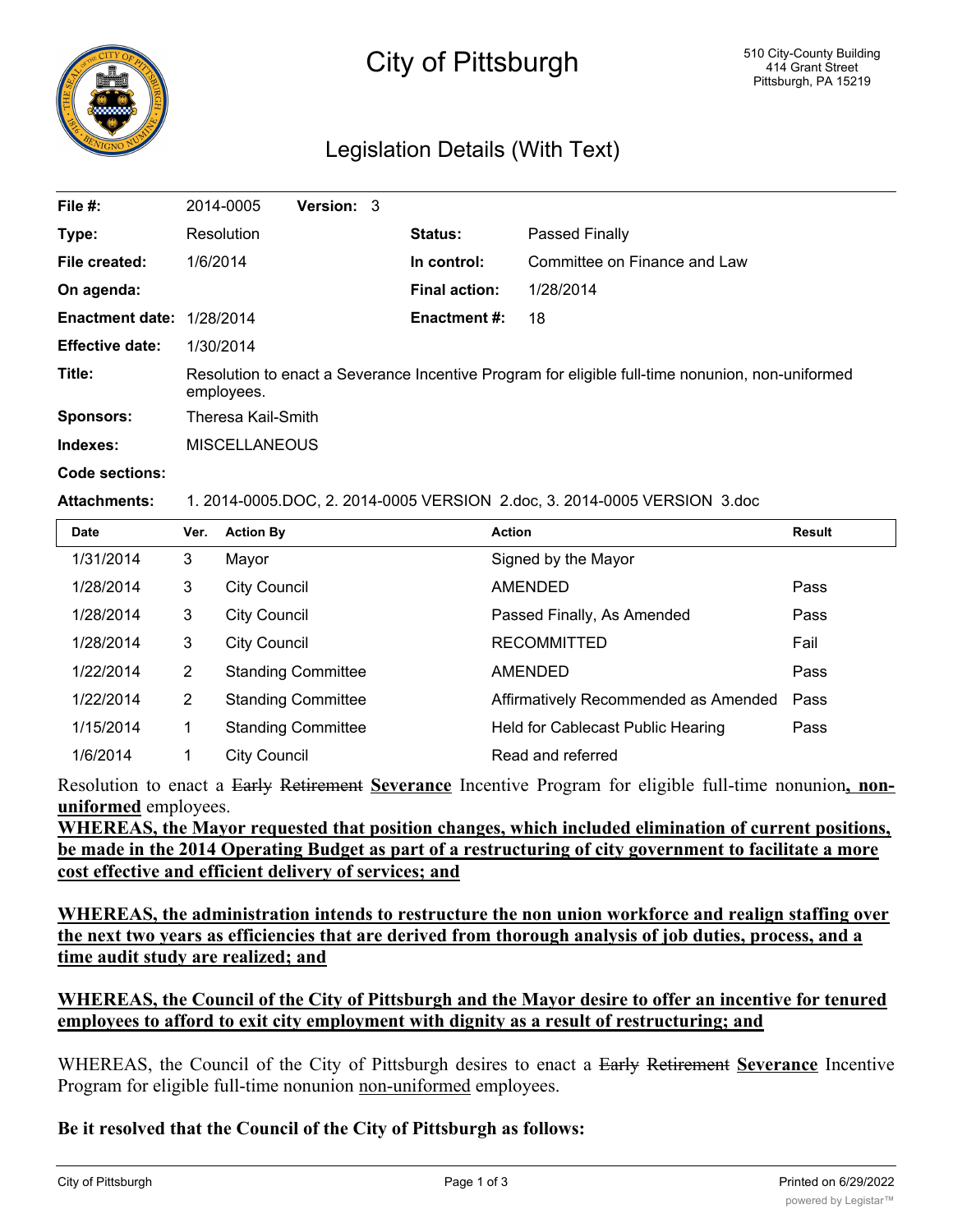**Section 1**. The City hereby enacts a Early Retirement **Severance** Incentive Program for eligible full-time nonunion**, non-uniformed** employees as follows:

### 1. Eligibility Requirements.

(a) Full-time nonunion**, non-uniformed** employees of the City of Pittsburgh who, **as of the** effective date of this Resolution, must (i) be an employee of the City in good standing or have been **terminated involuntarily without cause after January 6, 2014,** as of December 31, 2013, must (i) have been an employee of the City in good standing, (ii) have attained age plus years of credited employment service with the City that equals or exceeds seventy (70), (iii) not be an employee who is a participant in any collective bargaining agreement with the City, and (iv) not have retired or are not resigning for purposes of retirement pursuant to any prior stipulation of agreement with the City or any state offered retirement or separation incentive or similar program (each such employee, an "Eligible Employee").

(b) An Eligible Employee must execute and deliver to the Department of Personnel, by no later than **March 14, 2014 February 28, 2014** January 31, 2014, (i) an unaltered irrevocable letter of resignation for retirement purposes in the form prescribed by such Department, referencing that resignation is to be effective on or before **March 14, 2014 February 28, 2014** February 15, 2014, and (ii) an unaltered waiver and general release of claims agreement prescribed by such Department.

(c) An Eligible Employee shall forfeit eligibility for this incentive if such employee opts for any retirement or separation incentive offered under applicable City of Pittsburgh or Pennsylvania law during the 2014 **or 2015** calendar year.**; provided that participation in this** Early Retirement **Severance Incentive Program shall not preclude any Eligible Employee from claiming pension benefits to which they are entitled.**

2. Benefit Calculation. A lump sum payment equal to two point five  $(2.5)$  weeks of salary per year of credited employment service with the City, not to exceed such employee's 2013 annual salary, payable in equal monthly installments, over a period of twenty four (24) months following an Eligible Employee's retirement. In the event an Eligible Employee dies during such twenty four month period, the City shall continue to make such payments to the eligible employee's estate for the remaining months of such twenty four month period. **An amount equal to two point five (2.5) weeks of salary per year of credited employment service with the City, not to exceed such Eligible Employee's 2013 annual salary (such amount, "the Benefit"), payable:**

- **(a) in equal monthly installments, over a period of twenty four (24) months following an Eligible Employee's separation date, or**
- **(b) at the election of the Eligible Employee, in a lump sum amount equal to eighty percent (80%) of the Benefit**
- **(c) In the event an Eligible Employee dies during such twenty four month period, the City shall continue to make such payments to the eligible employee's estate for the remaining months of such twenty four month period.**

**The Department of Personnel ("Department") shall contact Eligible Employees upon the**

**3. Informing Eligible Employees.**